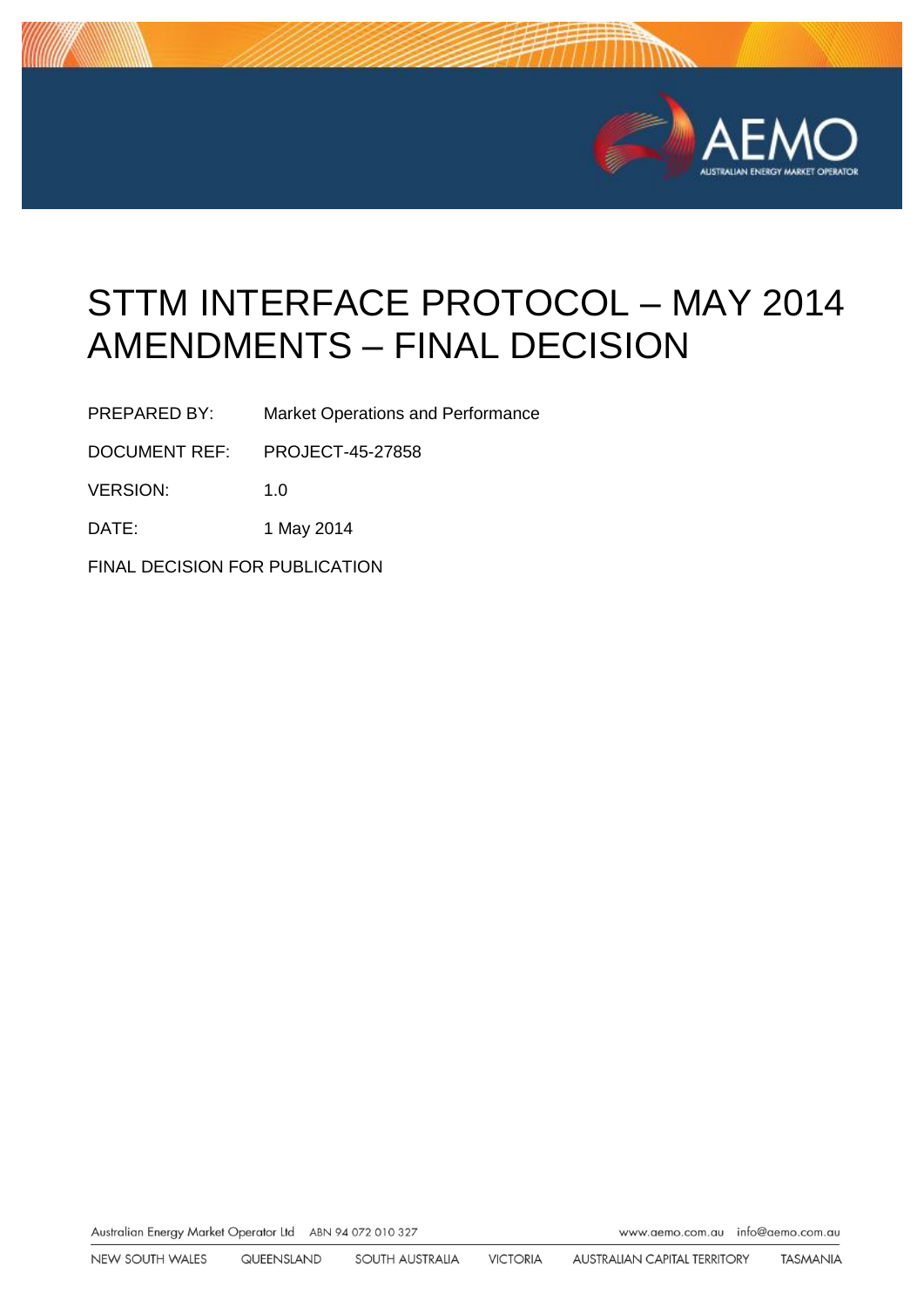

## **Contents**

| $1 \quad \blacksquare$ |  |  |
|------------------------|--|--|
| $\overline{2}$         |  |  |
| 2.1                    |  |  |
| 2.2                    |  |  |
| $3^{\circ}$            |  |  |
|                        |  |  |
|                        |  |  |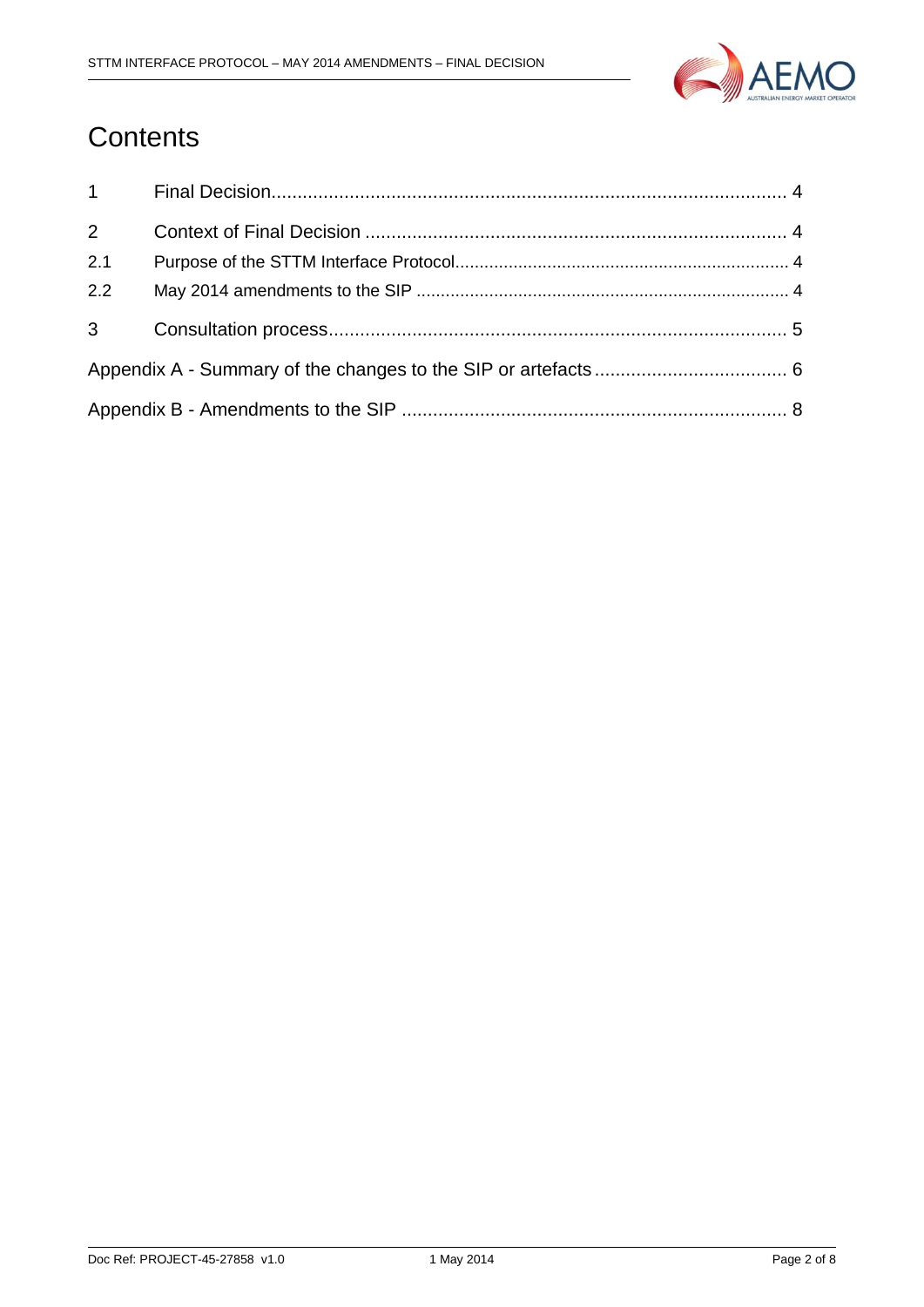

## Glossary of terms

| <b>Terms or Abbreviations</b> | <b>Explanation</b>                                   |
|-------------------------------|------------------------------------------------------|
| <b>AEMC</b>                   | Australian Energy Market Commission                  |
| <b>AEMO</b>                   | Australian Energy Market Operator                    |
| <b>MIS</b>                    | <b>Market Information Systems</b>                    |
| <b>MOS</b>                    | <b>Market Operator Services</b>                      |
| <b>NGO</b>                    | <b>National Gas Objective</b>                        |
| NGR or Rule(s)                | <b>National Gas Rules</b>                            |
| <b>SIP</b>                    | <b>STTM Interface Protocol</b>                       |
| <b>STTM</b>                   | <b>Short Term Trading Market</b>                     |
| STTM-CF                       | <b>STTM Consultative Forum</b>                       |
| <b>STTM-ITDF</b>              | <b>STTM Information Technology Development Forum</b> |
| <b>SWEX</b>                   | <b>STTM Web Exchanger</b>                            |
| <b>SWEXIE</b>                 | STTM Web Exchanger Interface Engine                  |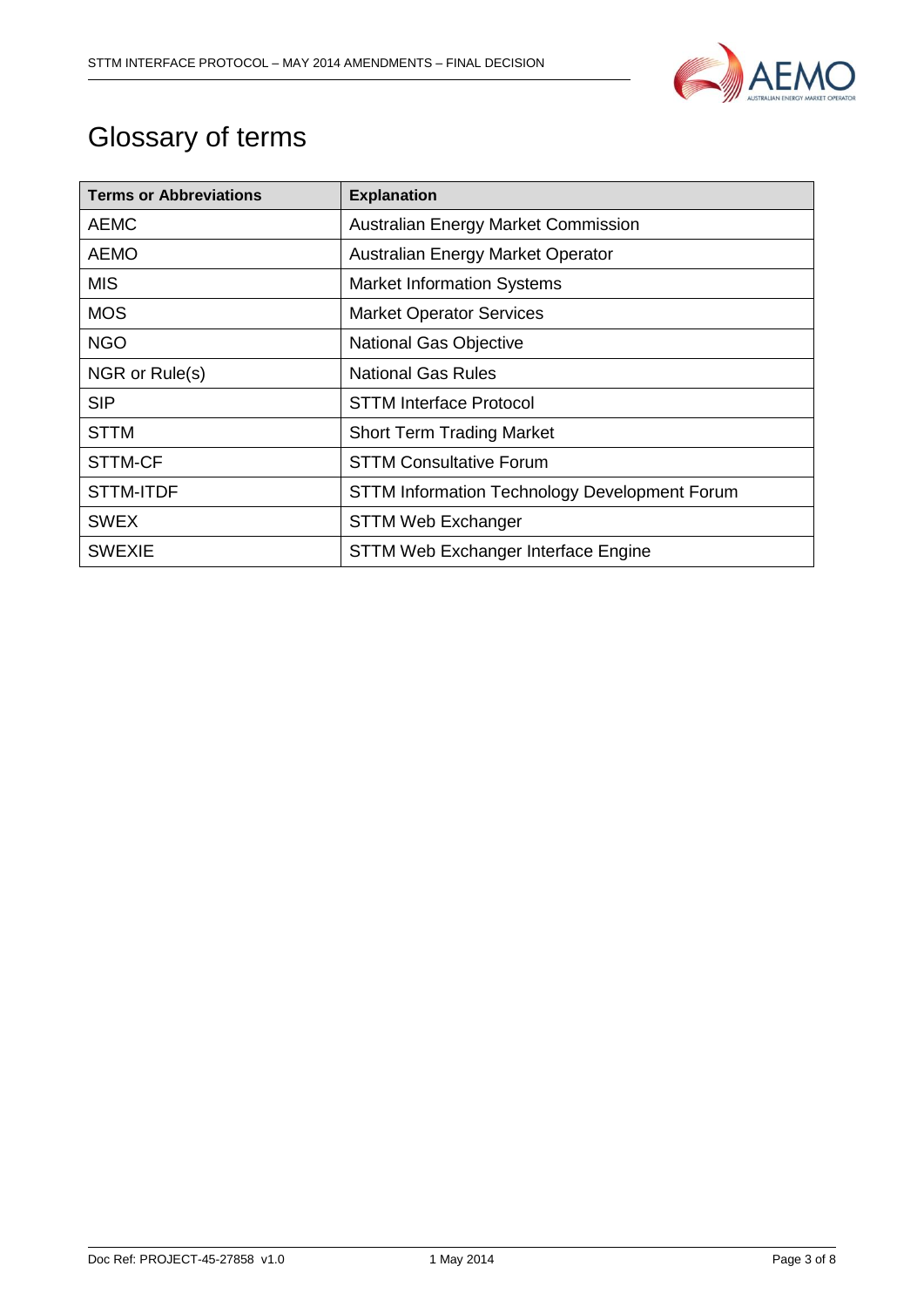

## <span id="page-3-0"></span>**1 Final Decision**

The Australian Energy Market Operator (AEMO) has made its Final Decision on the amendments to the STTM Interface Protocol (SIP) for the Short Term Trading Market (STTM) under the expedited consultation procedure as required by Rule 368(2)(b) of the National Gas Rules (NGR).

In accordance with clause 368 of the NGR, AEMO is amending the SIP to include the updated SIP artefacts as set out in this Final Decision.

The May 2014 STTM version of the SIP artefacts have been published on the AEMO website, at [http://www.aemo.com.au/Gas/Policies-and-Procedures/Short-Term-Trading-Markets/Rules-](http://www.aemo.com.au/Gas/Policies-and-Procedures/Short-Term-Trading-Markets/Rules-Procedures-and-Interface-Protocol)[Procedures-and-Interface-Protocol](http://www.aemo.com.au/Gas/Policies-and-Procedures/Short-Term-Trading-Markets/Rules-Procedures-and-Interface-Protocol)

The amendments to the SIP finalised through this Final Decision will come into effect on 7 May 2014.

### <span id="page-3-1"></span>**2 Context of Final Decision**

#### <span id="page-3-2"></span>**2.1 Purpose of the STTM Interface Protocol**

AEMO established the STTM Interface Protocol (SIP) to govern the provision of communications under Part 20 of the National Gas Rules (NGR) (see Rule 368(1)). A number of artefacts constitute the SIP and describe market systems' communications in detail. The SIP is published on the AEMO website.

AEMO may only amend the SIP (or its artefacts) in accordance with the standard consultative procedure or, if urgent, the expedited consultative procedure (see Rule 368(2)).

In accordance with Rule 368 of the NGR, AEMO is amending the SIP to incorporate the updated SIP artefacts as set out in Appendix A and B.

#### <span id="page-3-3"></span>**2.2 May 2014 amendments to the SIP**

AEMO will amend the SIP to incorporate the latest changes to the gas market systems made as part of Gas Release 34. AEMO's reasons for making the decision to amend the SIP are:

- the amendments are required to align the SIP (and artefacts) with the changes to the STTM systems as part of the planned May 2014 gas market systems release (Release 34).
- the majority of the proposed SIP amendments are needed to align the market systems to Rule and STTM Procedure changes – Market Operator Service - timing and eligibility – which were consulted on through separate Rule and procedure change processes by the AEMC and AEMO respectively. These are:
	- o The MOS periods are reduced to monthly periods.
	- o The MOS stack creation process becomes fully automated. Participants submit MOS offers directly into the STTM systems using SWEX or SWEXIE.
	- o Trading right holders of MOS-enabled trading rights can participate in the STTM MOS offer process.
	- o New and modified MIS reports.
- some SIP amendments are being made to clarify or better present functionality of the gas market systems. AEMO considers that these changes will provide a market benefit for industry through improved transparency of operations and should be implemented.

#### **Changes to the SIP amendments since the Draft Decision**

Amendments related to STTM deviation pricing have been deferred until 1 November 2014 in accordance with AEMC's final rule determination – National Gas Amendment (Settlement Surplus and Shortfall) Rule 2014 No. 2. Note that is, except for the changes to the publish times for two MIS reports.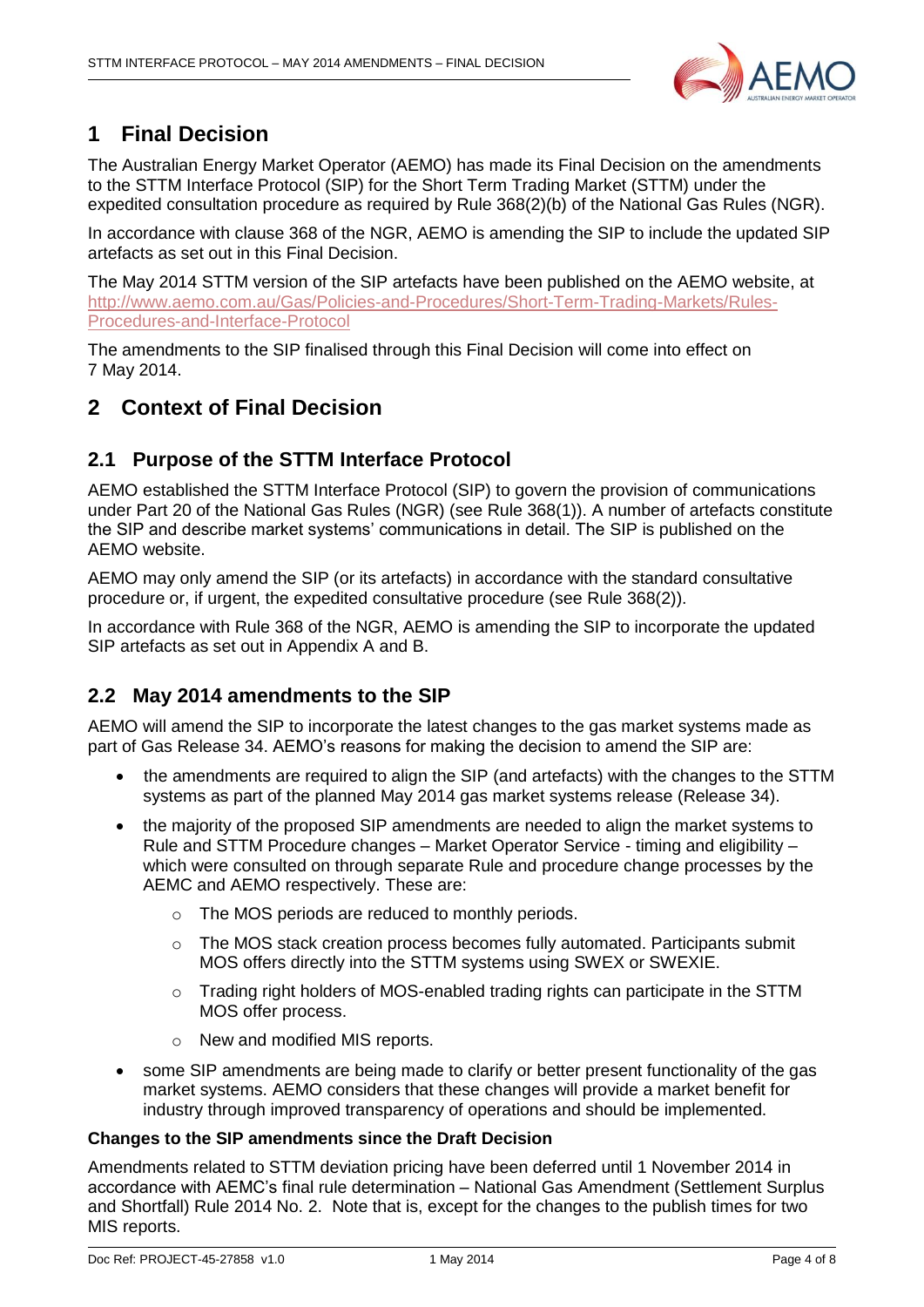

In addition, corrections were made to the STTM Participant Build Pack and STTM Participant Build Pack Business Validations Addendum for either typographical errors or inconsistencies in definitions.

A summary of the amendments to the SIP or artefacts are set out in Appendix A. Changes to the SIP amendments in the Final Decision compared to the Draft Decision are shown as tracked changes. Change tracked versions of the SIP artefacts are published on the AEMO website with this Final Decision.

AEMO has incorporated the updated versions of the SIP artefacts into the SIP as shown in Appendix B.

### <span id="page-4-0"></span>**3 Consultation process**

AEMO decided to use the expedited consultative procedure to consult on SIP amendments as:

- AEMO has previously consulted on these SIP amendments with Trading Participants, STTM facility operators, STTM distributors and allocation agents via:
	- o the STTM Consultative Forum (STTM-CF) on the scope of the changes for the planned May 2014 gas market systems release;
	- $\circ$  the STTM Information Technology Development Forum (STTM-ITDF) on the planned changes to the market interfaces and reports involving technical consultation with industry participants; and
	- $\circ$  a Change Notice emailed to these groups in November 2013 and March 2014, outlining the scope of changes.
- the National Gas Objective (NGO) requires that AEMO promote efficient operation of natural gas services for the long term interests of consumers, this results in AEMO having two conflicting priorities:
	- o ensure the gas market systems are considered to be free from errors, following AEMO and participant testing, before implementation to minimise the risk of gas market systems producing erroneous market outcomes that undermine the NGO.
	- $\circ$  implement the market systems as soon as possible, following the end of gas market system testing, to ensure the gas market operates efficiently.
- participants were able to test the changes to the market systems and reports during the industry test period from 1 April to 28 April 2014 which overlapped the consultation period of the STTM Interface Protocol amendments providing participants opportunity to be better informed in their assessment of the STTM Interface Protocol amendments.

AEMO published a draft decision on 31 March 2014 and invited submissions from trading participants, STTM facility operators, STTM distributors and allocation agents. No submissions were received in response to the draft decision.

The Table 1 outlines the key dates that applied during the consultation process.

The following table contains an outline of the consultation process, including key dates. Please note that some of these dates are proposed dates and may be subject to change.

| <b>Process</b>                                    | <b>Date</b>   |
|---------------------------------------------------|---------------|
| Publication of the Draft Decision                 | 31 March 2014 |
| Submissions due in response to the Draft Decision | 23 April 2014 |
| <b>Final Decision</b>                             | 1 May 2014    |
| Effective date of the amended SIP                 | 7 May 2014    |

*Table 1. – Timetable for SIP amendment implementation*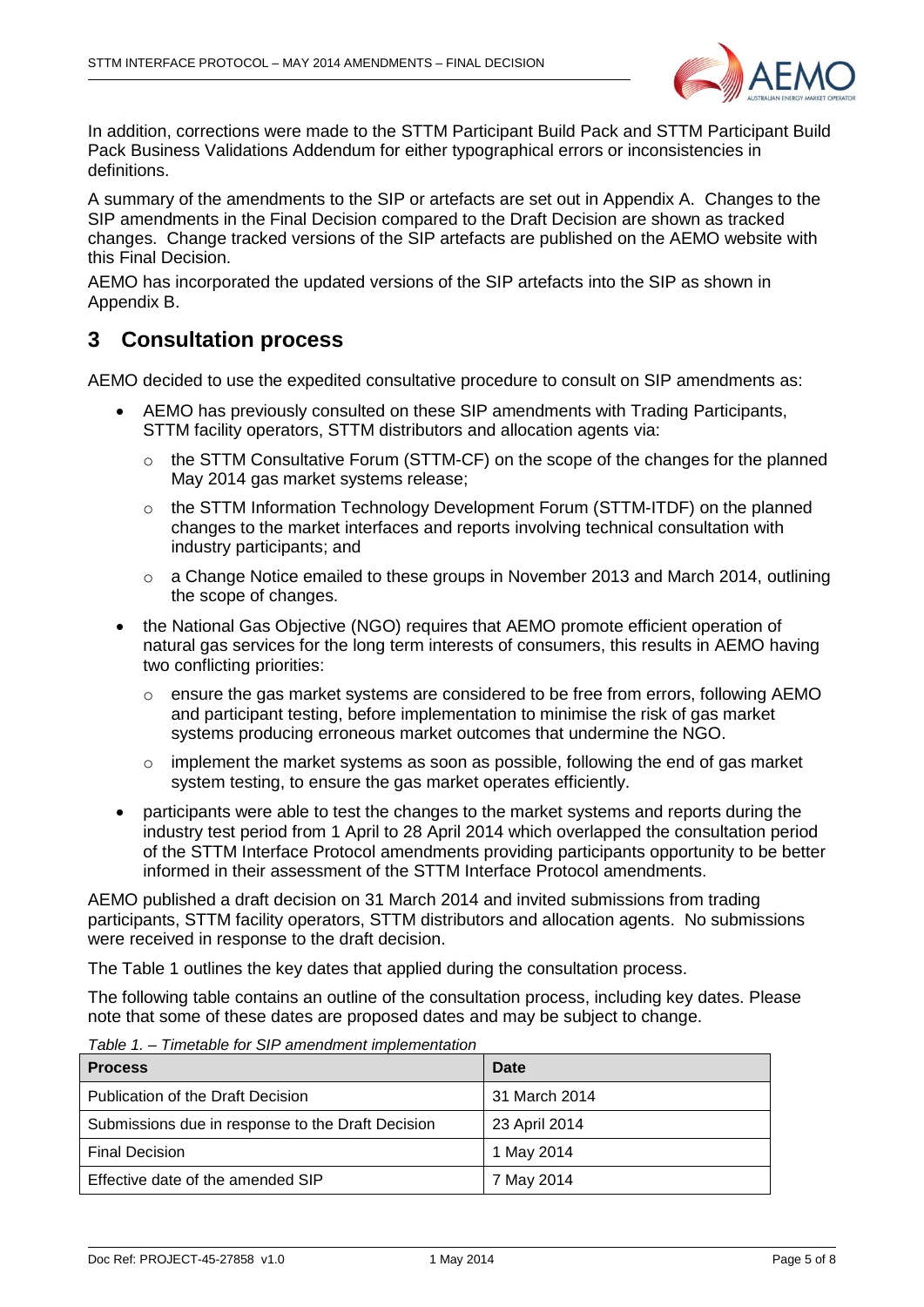

## <span id="page-5-0"></span>**Appendix A - Summary of the changes to the SIP or artefacts**

#### **STTM Interface Protocol**

Additional text is added to the introduction clarifying how AEMO notifies STTM participants as follows.

"The primary means by which AEMO communicates information to STTM participants is:

- by publishing reports on the STTM Market Information System as defined in the STTM Reports Specification (Artefact); or
- by Message or Transaction Acknowledgements as defined in the STTM Participant Build Pack (Artefact).

A communication by these means is taken to have been notified to each relevant STTM participant at the time the report is published on the STTM Market Information System or the Message or Transaction Acknowledgment is posted to a location from which it is accessible by the participant in accordance with the STTM Participant Build Pack (Artefact), as applicable.

Some matters communicated by these primary means may also be confirmed using SMS and/or emails. Failure to send an SMS or email confirmation does not invalidate the primary notice."

#### **STTM Interface Protocol Artefacts**

The SIP is comprised of the following SIP artefacts:

- STTM Participant Build Pack
- STTM Participant Build Pack Business Validations Addendum
- STTM Report Specifications
- MOS Offer Requirements and Validation Rules

The amendments to these SIP artefacts are summarised in the following tables along with a reference to the change process that caused the SIP amendment where applicable.

| Change<br><b>Request /</b><br><b>Defect</b><br>Reference | <b>Issue</b>                                                                                                                         |
|----------------------------------------------------------|--------------------------------------------------------------------------------------------------------------------------------------|
|                                                          | Added a new MOS Offer transaction (with format and error codes) which is used to submit<br>MOS offers via SWEXIE using FTP.          |
|                                                          | Updated interface diagrams and descriptions in Section 3 Interfaces to better describe the<br>data flow for participant submissions. |
|                                                          | Updated Data Dictionary definition for mosperiod field.<br>Updated MOS Offer transaction definition for mosperiod field.             |

*Table A.1 - Summary of amendments to the STTM Participant Build Pack SIP artefact*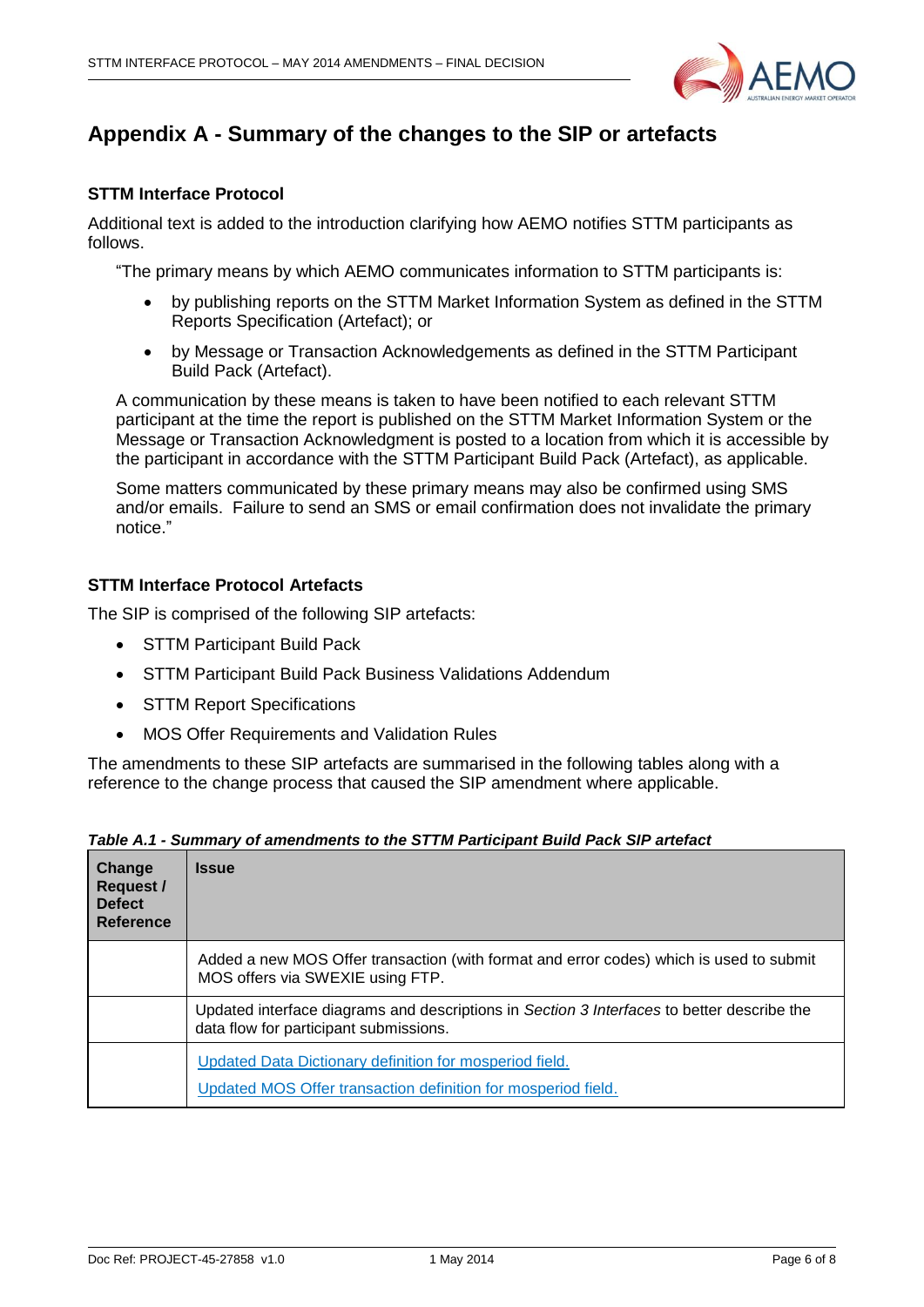

*Table A.2 - Summary of amendments to the STTM Participant Build Pack Validations Addendum SIP artefact*

| Change<br><b>Request /</b><br><b>Defect</b><br><b>Reference</b> | <b>Issue</b>                                                                                                                                                     |
|-----------------------------------------------------------------|------------------------------------------------------------------------------------------------------------------------------------------------------------------|
|                                                                 | Added a new MOS Offer transaction which is used to submit MOS offers via SWEXIE using<br>FTP (validation rules).                                                 |
|                                                                 | Updated Data Dictionary definition for mosperiod field.<br>Updated MOS Offer transaction definition for mosperiod field.<br>Updated error code 4769 description. |

|  | Table A.3 - Summary of amendments to the STTM Reports Specifications SIP artefact |
|--|-----------------------------------------------------------------------------------|
|  |                                                                                   |

| Change<br><b>Request /</b><br><b>Defect</b><br><b>Reference</b> | <b>Issue</b>                                                                                                                                                                                                                                                                                                                                                                                                                                                                                                                               |
|-----------------------------------------------------------------|--------------------------------------------------------------------------------------------------------------------------------------------------------------------------------------------------------------------------------------------------------------------------------------------------------------------------------------------------------------------------------------------------------------------------------------------------------------------------------------------------------------------------------------------|
|                                                                 | New MIS reports to allow for MOS enabled TRNs:<br><b>INT705 - Trading Participant Registered Services v3</b><br>INT706 - Trading Participant Trading Rights v2<br>$\bullet$<br>INT712 - Trading Participant Settlement MOS Allocations v2<br>INT725 - Trading Participant MOS Offer Confirmation<br>Modification of existing MIS reports to allow for MOS enabled TRNs:<br>INT721 - Pipeline Operator MOS Stack<br>INT721a - Active Pipeline Operator MOS Stack<br>$\bullet$<br><b>INT703 - Trading Participant Provisional Allocation</b> |
|                                                                 | Modifications to INT713 - Participant Company Contact Details to clarify that SMS/emails are<br>only sent if the FHC or PAD files of facility operator data submissions breach warning<br>thresholds or have not been submitted by the first cut-off time - and not for any other files or<br>validations.                                                                                                                                                                                                                                 |
|                                                                 | New MIS reports for STTM deviation pricing:<br><b>INT690 - Deviation Price Data</b><br>Modification of publication time for existing MIS reports for STTM deviation pricing:<br>INT704 - Trading Participant Deviation and Variation Data (v1 and v2)<br><b>INT724 - Ranked Deviation Quantities Report</b><br>(Note only the timing of these reports will change so they run later by a few minutes to<br>accommodate the run time of a deviation charge/payment calculation batch job.)                                                  |

#### *Table A.4 - Summary of amendments to the MOS Offer Requirements and Validation Rules SIP artefact*

| Change<br>Request /<br><b>Defect</b><br><b>Reference</b> | <b>Issue</b>                                                                                                                                                                                                                                                                         |
|----------------------------------------------------------|--------------------------------------------------------------------------------------------------------------------------------------------------------------------------------------------------------------------------------------------------------------------------------------|
|                                                          | The MOS Offer Requirements and Validation Rules SIP artefact is no longer required and will<br>be deleted.                                                                                                                                                                           |
|                                                          | MOS Offers can now be submitted via SWEX or SWEXIE. The requirements and validation<br>rules are now incorporated into the STTM Participant Build Pack and the STTM Participant<br>Build Pack Validations Addendum for SWEXIE and by the STTM Webb Exchanger User<br>Guide for SWEX. |